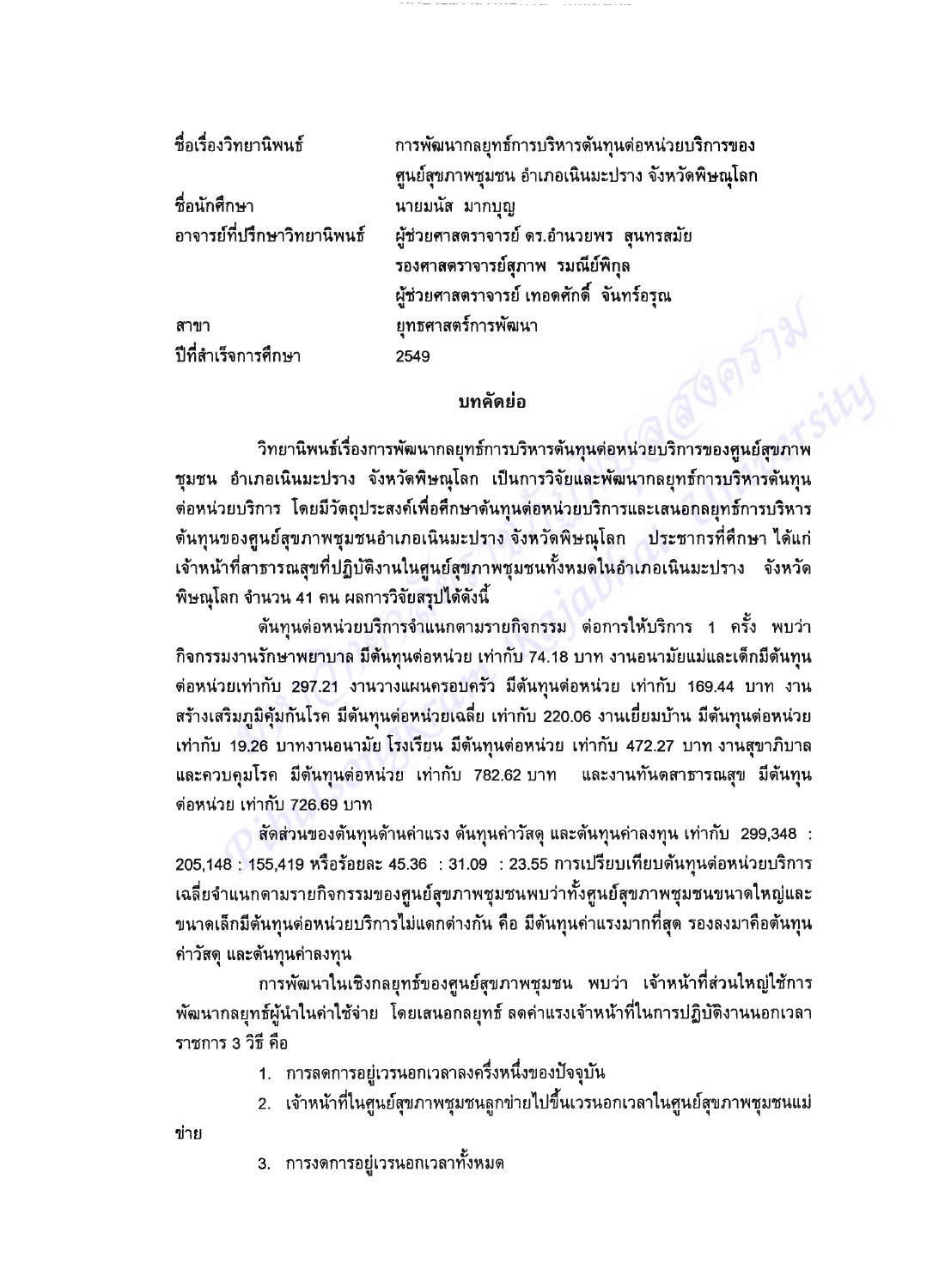| <b>Title</b>    | THE STRATEGIC DEVELOPMENT OF THE COST          |
|-----------------|------------------------------------------------|
|                 | MANAGEMENT PER SERVICE UNIT OF THE             |
|                 | <b>COMMUNITY HEALTH CENTER AMPHUR</b>          |
|                 | NURNMAPRANG PHITSANULOK PROVINCE               |
| <b>Author</b>   | Mr.Manus Makbun                                |
| <b>Advisors</b> | Assistant Professor Dr.Amnuayporn Soonthonsmai |
|                 | Associate Professor Suphap Ramanipikul         |
|                 | <b>Assistant Professor Thuadsuk Chunarun</b>   |
| Field           | <b>Development Strategy</b>                    |
| Year            | 2006                                           |

## **ABSTRACT**

The purposes of this research were to study the cost management per service unit of the Community Health Centers, Amphur Nurnmaprang, Phitsanuloke, and examine the strategies used to reduce the cost. The subjects were all the 41 officials in the centers, all of whom were interviewed. The data obtained by the in-depth interview were analyzed by using content analysis.

The analysis results revealed that the costs of service activities per unit were as follows: medical treatment =  $\frac{B74.18}{B74.18}$ , mother-child hygiene =  $\frac{B297.21}{B74.18}$ , family planning  $=$  \$169.44, immune promotion = \$220.06, house visit = \$19.26, school hygiene  $=$   $\frac{1}{2}$   $\frac{1}{2}$ , public health and disease control =  $\frac{1}{2}$  782.62, and dental public =  $\frac{1}{2}$  726.69. The cost analysis in relation to wages, supplies, and investment showed that there was no significant difference between those of different sizes of the centers. The average costs of wages, supplies, and investment were \$299,343 (45.36%), 205,148 (31.09%), and 155,419 (23.55%) respectively. It was also found that the strategy the officials used to reduce the expenditure was the reduction of the overtime.